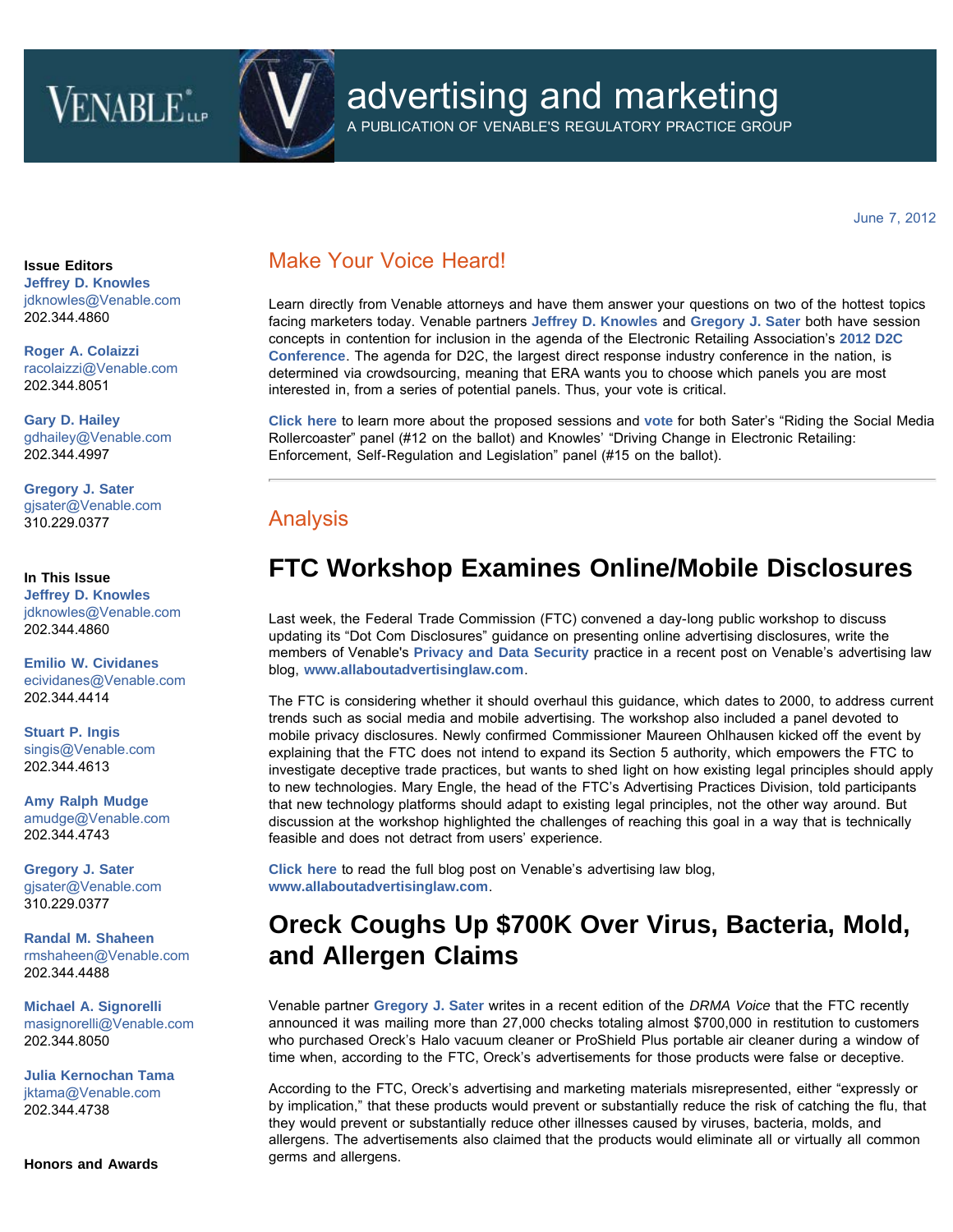Winner of the 2010 and 2011 *Chambers USA* Award for **Excellence** 



Top-Tier Firm *Legal 500*



Law Firm of the Year, National Advertising, *U.S. News and World Report*, 2011



**For more information about Venable's award-winning Advertising and Marketing practice, please visit our website at**

**[www.Venable.com/Advertising](http://www.venable.com/Advertising-and-Marketing)[and-Marketing](http://www.venable.com/Advertising-and-Marketing)**

The FTC also alleged that Oreck conveyed the claim that some of the foregoing benefits were proven by scientific lab testing. According to the agency, however, Oreck's testing was not "competent and reliable scientific evidence."

Unfortunately, writes Sater, when the FTC settles with an advertiser, the agency usually doesn't tell the world what kind of testing the advertiser did have; nor does the agency tell the world exactly why, in the eyes of the agency, the advertiser's testing wasn't good enough. That, he says, makes it difficult for marketers and their attorneys to understand what, exactly, Oreck did or did not do.

**[Click here](http://www.responsemagazine.com/direct-response-marketing/ftc-send-refund-checks-oreck-customers-4524)** to read Sater's *DRMA Voice* column.

## **NAD Tells Ocean Spray That Taste Test Messages Are No Laughing Matter**

The National Advertising Division of the Council of Better Business Bureaus (NAD) doesn't have much of a sense of humor when it comes to taste tests, write Venable partners **[Amy Ralph Mudge](http://www.venable.com/amy-r-mudge)** and **[Randal](http://www.venable.com/randal-m-shaheen) [M. Shaheen](http://www.venable.com/randal-m-shaheen)** in a recent post on Venable's advertising law blog, **[www.allaboutadvertisinglaw.com](http://www.allaboutadvertisinglaw.com/)**.

The post discusses a recent NAD decision concerning an Ocean Spray television commercial featuring two cranberry growers who announce they are "doing a taste test" for "Ocean Spray cranberry juice versus vegetable juice."

After tasting the cranberry juice, one grower smiles and says "tasty." As he is bringing the bottle of vegetable juice to his lips, the other grower states, "Now the vegetable juice...with more than 10 times the sodium of cranberry juice." The grower holding the vegetable juice bottle then decides not to drink it, pours it out into the bog, and proclaims "We have a winner," as he raises the bottle of cranberry juice.

Mudge and Shaheen write that, although NAD characterized the commercial as "perhaps, tongue-incheek," it determined that the language "We're conducting a taste test" coupled with the visual of the second grower tasting Ocean Spray's product and then declaring it "tasty" and the "winner" conveyed a superior taste test message requiring substantiation. Their post details the reasons that NAD determined Ocean Spray's taste test evidence was "insufficiently reliable" to justify the implied superior taste message, and provides other insights into why NAD took exception to the juice marketer's advertisement.

**[Click here](http://www.allaboutadvertisinglaw.com/blog/2012/06/nad-tells-ocean-spray-to-drink-its-vegetables-and-that-superior-taste-test-messages-are-no-laughing-.html)** [t](http://www.allaboutadvertisinglaw.com/blog/2012/06/nad-tells-ocean-spray-to-drink-its-vegetables-and-that-superior-taste-test-messages-are-no-laughing-.html)o read the full post on Venable's advertising law blog, **[www.allaboutadvertisinglaw.com](http://www.allaboutadvertisinglaw.com/)**.

### Upcoming Events

### **[ACI Litigating & Resolving Advertising Disputes](http://www.americanconference.com/2012/718/litigating--resolving-advertising-disputes) - New York**

June 19-20, 2012

Venable is a proud sponsor of the ACI Litigation & Resolving Advertising Disputes Conference. Please join Venable's **[Thomas E. Gilbertsen](http://www.venable.com/thomas-e-gilbertsen/)** and **[Amy Ralph Mudge](http://www.venable.com/amy-r-mudge/)**. Gilbertsen will speak on the explosion of class action lawsuits, and Mudge will moderate a panel of judges providing the judicial perspective on advertising litigation.

For registration information, please **[click here](https://transactions.c5groupinc.com/event_reg.php?conf=3056&site=2&lang=en&gap=4)**.

#### **[ACI Hatch-Waxman Boot Camp - San Diego](http://www.americanconference.com/hwbootcamp/agenda)**

#### June 25-26, 2012

Attend this essential event to understand the interplay of intellectual property and FDA regulation relative to pharma/biotech patents in light of Hatch-Waxman and recently released biosimilars guidance. Additionally, ensure that you are aware of the intersection of the America Invents Act with Hatch-Waxman. Please join Venable partner **[David G. Adams](http://www.venable.com/david-g-adams/)** when he presents "An In-Depth Look at 180-Day Exclusivity" on June 26, 2012 from 11:15 a.m. - 12:15 p.m. PDT.

For registration information, please **[click here](https://transactions.c5groupinc.com/event_reg.php?conf=3060&site=2&lang=en&gap=4)**.

### **[Engredea Asia Market Quickstart - Shanghai and Xi'an, China](http://engredea.com/engredea12/public/Content.aspx?ID=1036018)**

#### June 29-30 and July 3-4, 2012

Developed by Engredea, the Market Quickstart is a teaching program that helps companies in the healthy and natural products industry prepare for international business, especially in the United States. Venable partner **[Claudia A. Lewis-Eng](http://www.venable.com/claudia-a-lewis-eng/)** will address the attendees in Shanghai and Xi'an.